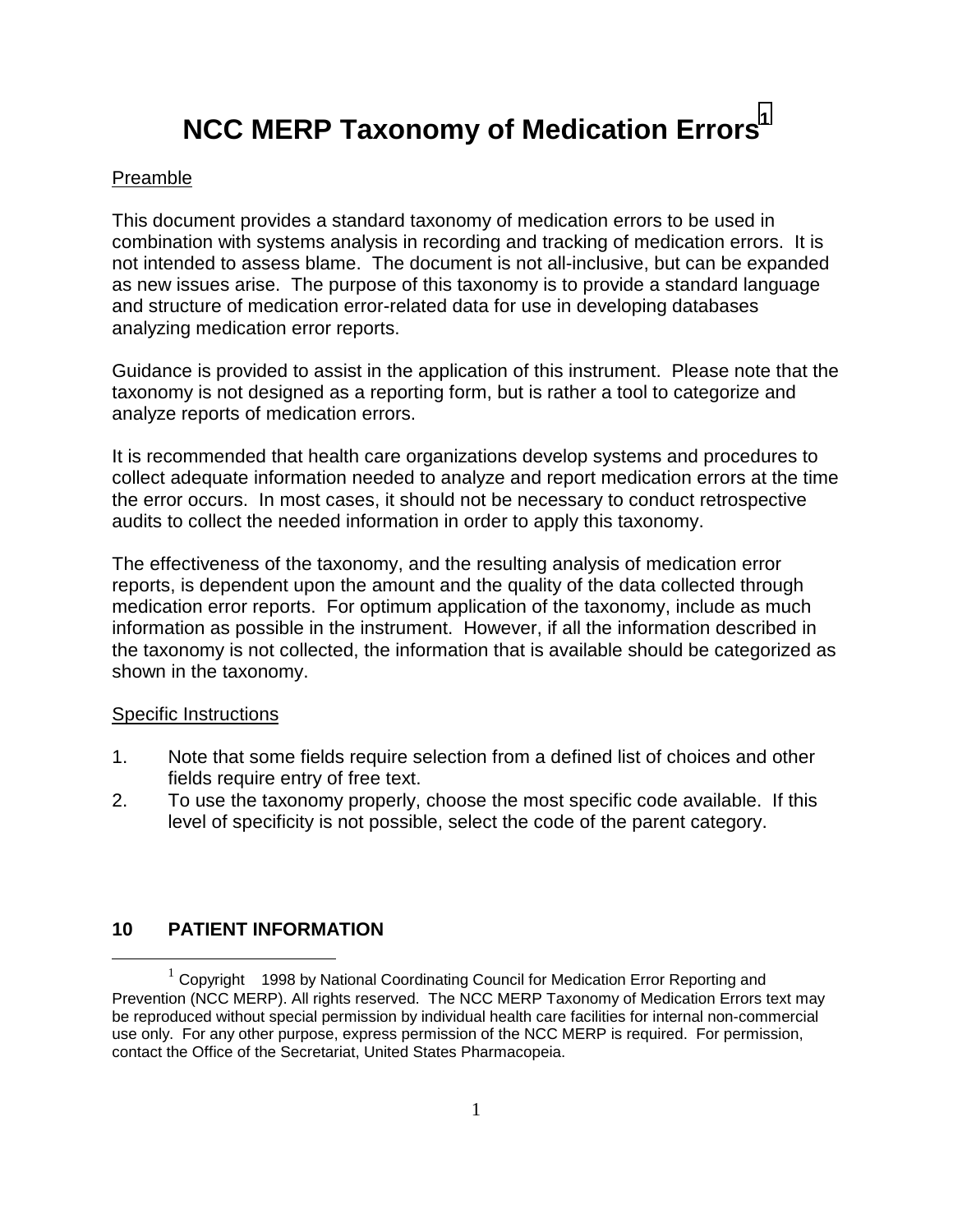[ The purpose of this section is to:

- \* permit entry of an identification code that allows matching information in the taxonomy with medication error reports
- \* allow sorting and reporting of medication error reports (e.g., analyze medication error reports by age ranges)

For a report of Category A error (see item #31), this section can be omitted. Otherwise, complete as many of these sections as possible].

- 10.1 Identification Number or Initials:\_\_\_\_\_\_\_\_\_\_\_\_\_\_\_\_\_
- 10.2 Age Date of Birth
- 10.3 Gender
- 10.4 Weight [may be omitted unless directly pertinent to the error (e.g., medication overdose in a pediatric patient)].

# **20 THE EVENT**

- 21 DATE (mmddyyyy) [Complete as many items as possible in this section]
	- 21.1 Date of event
		- 21.1.1 Weekend
		- 21.1.2 Holiday
	- 21.2 Date of Initial Report
	- 21.3 Date of Follow-up Report
- 22 TIME
	- 22.1 Time of Error (24 hour clock)
- 23 SETTING (of initial error)

[Select either one category or one subcategory, whichever provides the best known information]

- 23.1 Adult Day Health Care
- 23.2 Assisted Living/Board and Care
- 23.3 Correctional Facility
- 23.4 Emergency Rescue Unit
- 23.5 Health Food Store
- 23.6 Hospice
- 23.7 Hospital
	- 23.7.1 Cardiac Step Down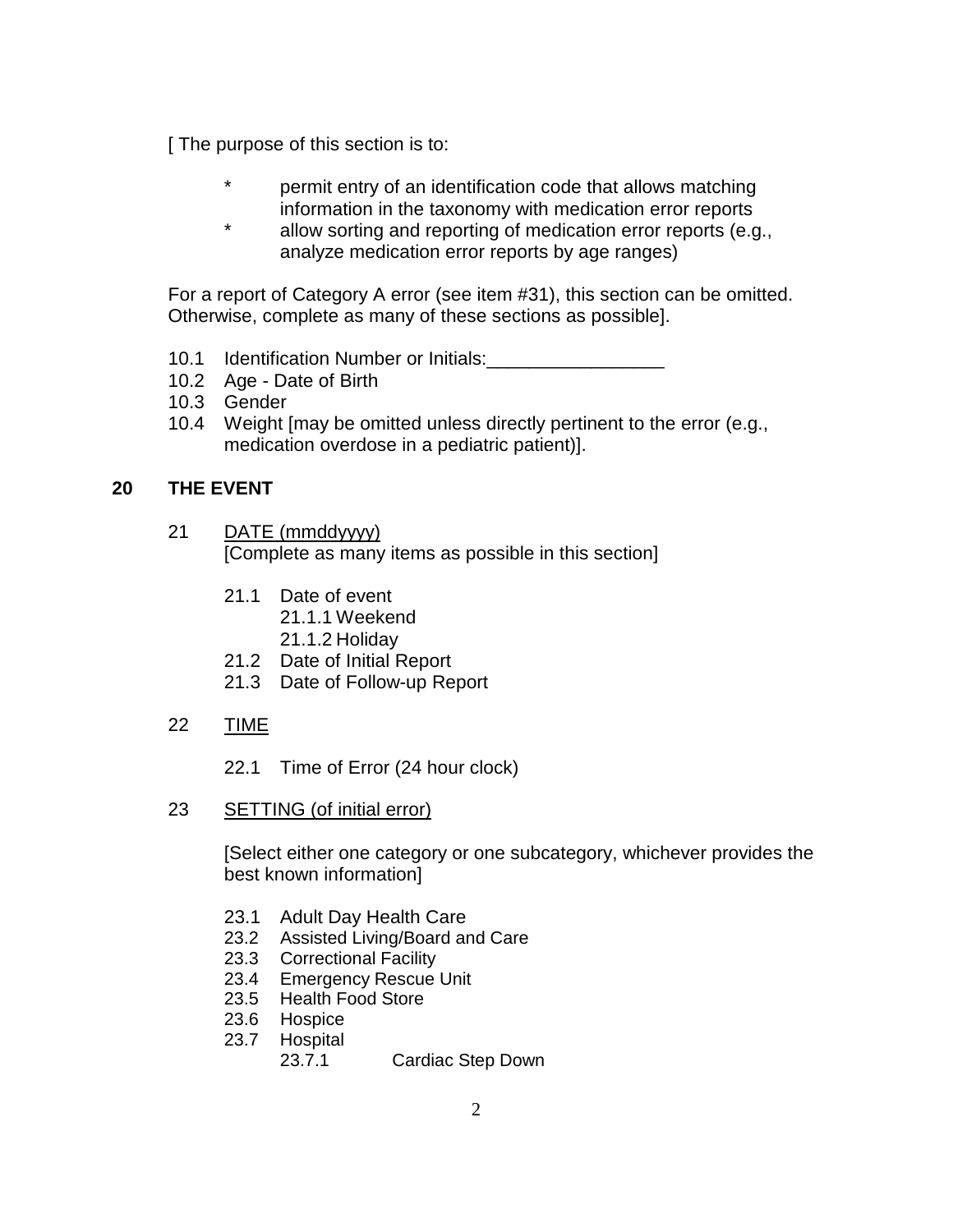- 23.7.2 Central Supply
- 23.7.3 Emergency Room
- 23.7.4 Intensive Care Unit (ICU)
	- 23.7.4.1 Cardiac ICU
		- 23.7.4.2 Medical ICU
		- 23.7.4.3 Neonatal ICU/Step Down (Infant
			- Transitional)
		- 23.7.4.4 Pediatric ICU
	- 23.7.4.5 Surgical ICU
- 23.7.5 Labor/Delivery
- 23.7.6 Long Term Acute Care
- 23.7.7 Nursery
- 23.7.8 Nursing Unit
- 23.7.9 Oncology
- 23.7.10 Operating Room
- 23.7.11 Outpatient
- 23.7.12 Pediatrics
- 23.7.13 Pharmacy
	- 23.7.13.1 Inpatient
		- 23.7.13.2 Outpatient
		- 23.7.13.3 Nuclear
- 23.7.14 Psychiatric Unit
- 23.7.15 Radiology
	- 23.7.15.1 Nuclear
	- 23.7.15.2 Special Procedures Area
- 23.7.16 Respiratory Therapy
- 23.7.17 Recovery Room (PACU)
- 23.7.18 Sub-acute Care
- 23.7.19 Other
- 23.8 Home Health Care
- 23.9 Mental Health Facility
- 23.10 Nursing Facility (Free Standing)
	- 23.10.1 Skilled
	- 23.10.2 Intermediate
	- 23.10.3 Pharmacy
- 23.11 Outpatient Facility
	- 23.11.1 Ambulatory Surgery
	- 23.11.2 Rehabilitation
	- 23.11.3 Urgent Care Clinic
- 23.12 Patient's Home/Work
- 23.13 Pharmacy
	- 23.13.1 Community
	- 23.13.2 Home Health Care
	- 23.13.3 Long Term Care
	- 23.13.4 Mail Service
	- 23.13.5 Managed Care
	- 23.13.6 Mental Health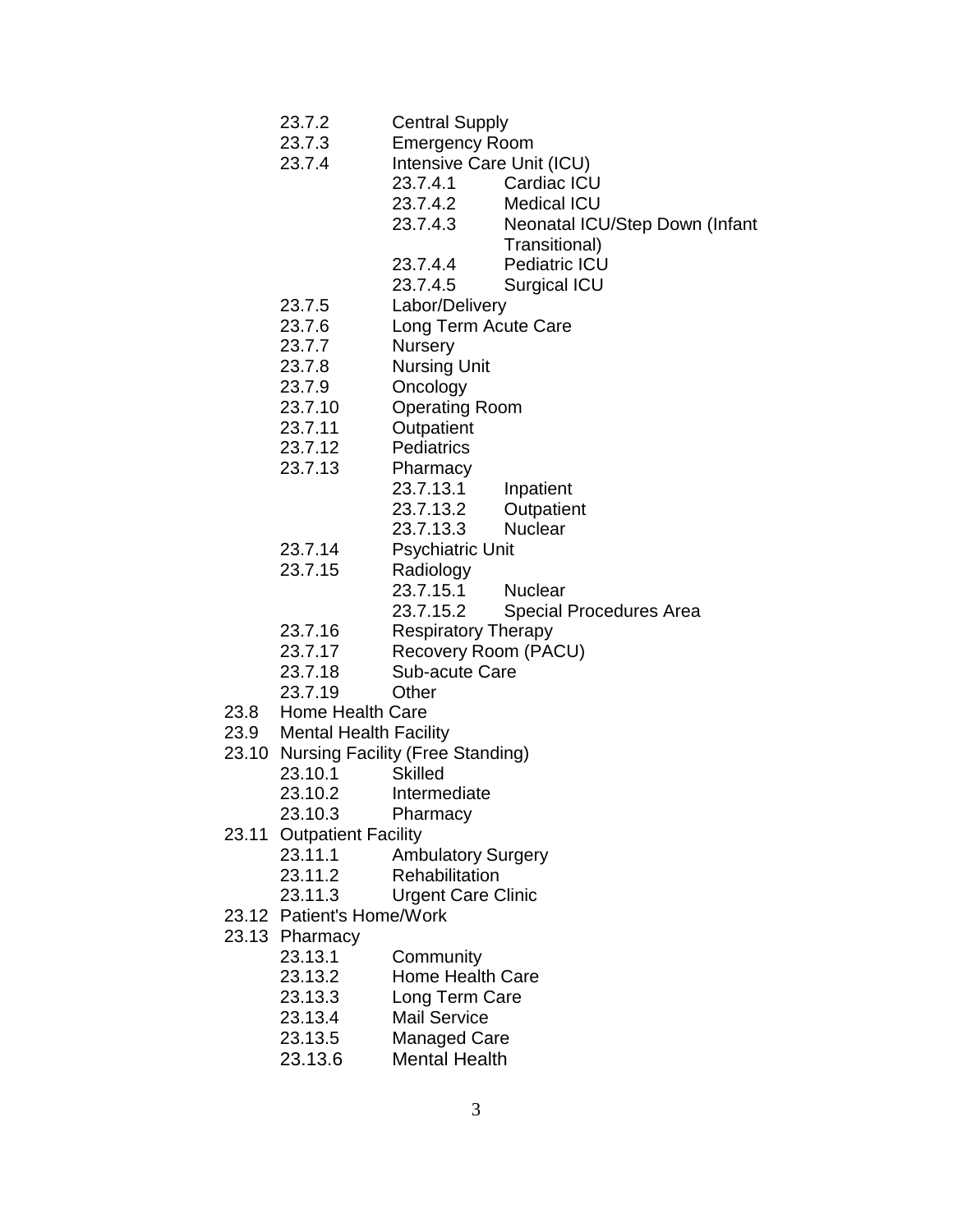- 23.13.7 Nuclear
- 23.14 Prescriber's Office
- 23.15 School
- 23.16 Other
- 23.17 Unknown
- 24 SETTING (Where Error Perpetuated)

[Select as many settings as are applicable]

- 24.1 Adult Day Health Care
- 24.2 Assisted Living/Board and Care
- 24.3 Correctional Facility
- 24.4 Emergency Rescue Unit
- 24.5 Health Food Store
- 24.6 Hospice
- 24.7 Hospital
	- 24.7.1 Cardiac Step Down
	- 24.7.2 Central Supply
	- 24.7.3 Emergency Room
	- 24.7.4 Intensive Care Unit (ICU)
		- 24.7.4.1 Cardiac ICU
		- 24.7.4.2 Medical ICU
		- 24.7.4.3 Neonatal ICU/Step Down (Infant Transitional)
			-
		- 24.7.4.4 Pediatric ICU 24.7.4.5 Surgical ICU
		-
	- 24.7.5 Labor/Delivery
	- 24.7.6 Long Term Acute Care
	- 24.7.7 Nursery
	- 24.7.8 Nursing Unit
	- 24.7.9 Oncology
	- 24.7.10 Operating Room
	- 24.7.11 Outpatient
	- 24.7.12 Pediatrics
	- 24.7.13 Pharmacy
		- 24.7.13.1 Inpatient
			- 24.7.13.2 Outpatient
		- 24.7.13.3 Nuclear
	- 24.7.14 Psychiatric Unit
	- 24.7.15 Radiology
		- 24.7.15.1 Nuclear
			- 24.7.15.2 Special Procedures Area
	- 24.7.16 Respiratory Therapy
	- 24.7.17 Recovery Room (PACU)
	- 24.7.18 Sub-acute Care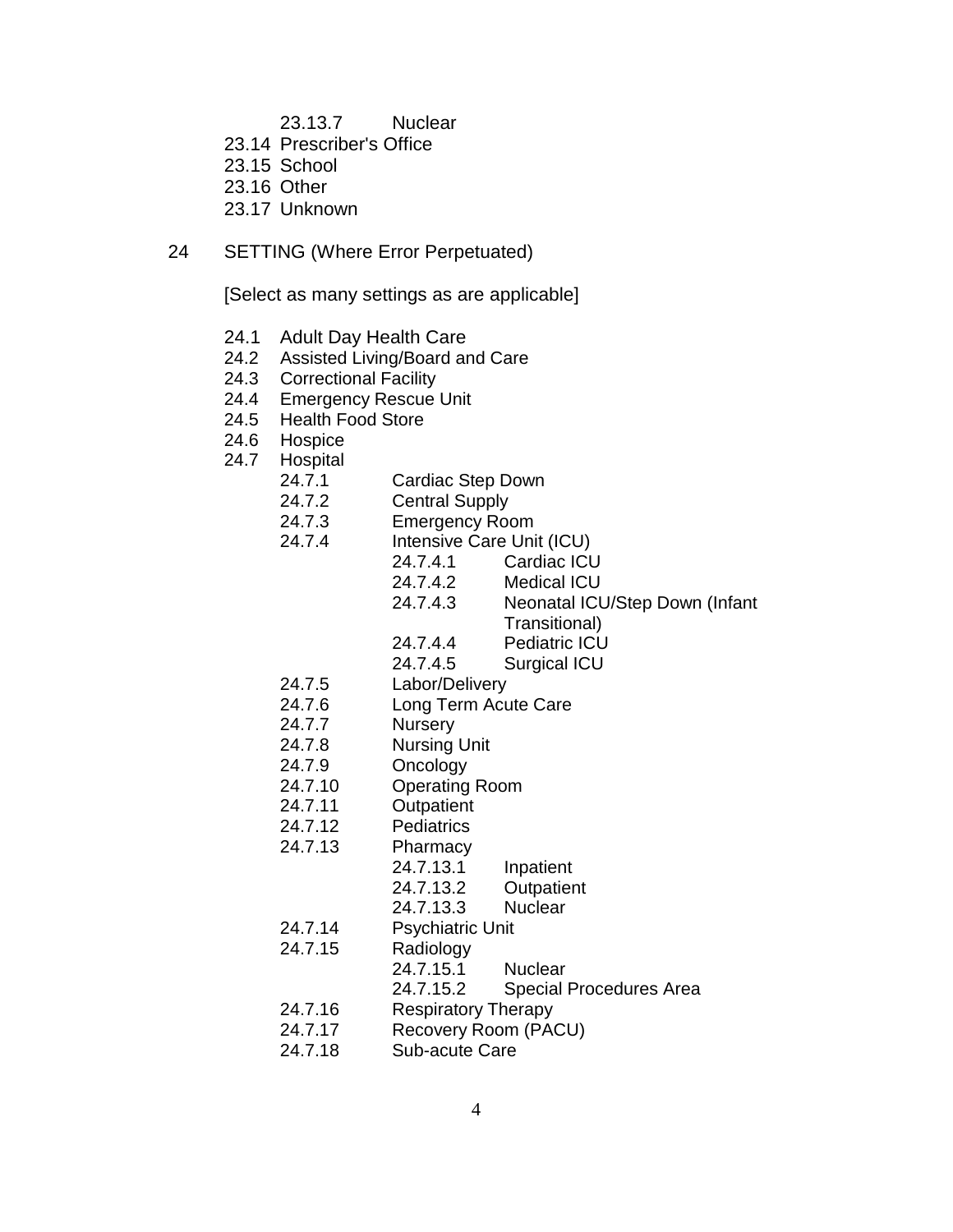- 24.7.19 Other
- 24.8 Home Health Care
- 24.9 Mental Health Facility
- 24.10 Nursing Facility (Free Standing)
	- 24.10.1 Skilled
	- 24.10.2 Intermediate
	- 24.10.3 Pharmacy
- 24.11 Outpatient Facility
	- 24.11.1 Ambulatory Surgery
	- 24.11.2 Rehabilitation
	- 24.11.3 Urgent Care Clinic
- 24.12 Patient's Home/Work
- 24.13 Pharmacy
	- 24.13.1 Community
	- 24.13.2 Home Health Care
	- 24.13.3 Long Term Care
	- 24.13.4 Mail Service
	- 24.13.5 Managed Care
	- 24.13.6 Mental Health
	- 24.13.7 Nuclear
- 24.14 Prescriber's Office
- 24.15 School
- 24.16 Other
- 24.17 Unknown

## 25 DESCRIPTION OF EVENT

[This is a free text entry field. The user should provide a narrative description of the event, including how the error was perpetuated and discovered. Other relevant information should be included, such as:

- Laboratory data or tests, including dates
- Other relevant history, including preexisting medical conditions (e.g., allergies)
- Concomitant therapy
- Dates of therapy
- Indication for use (Diagnosis)
- Medical intervention(s) following the error
- Actions taken and recommendation for prevention].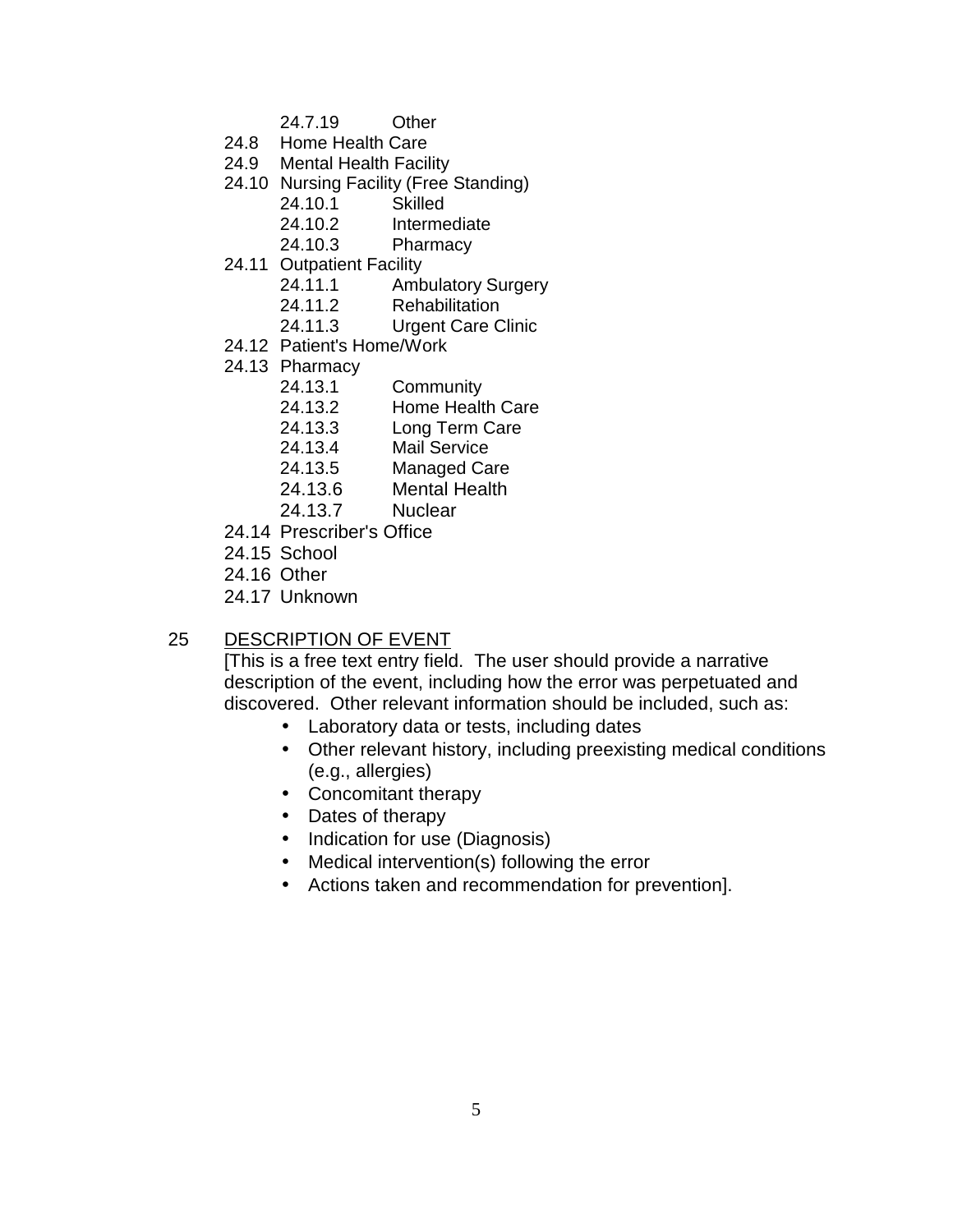# **30 PATIENT OUTCOME**

[NCC MERP recommends that medication error information be collected and reported as soon as possible, while the information is still fresh. It is recognized that the eventual patient outcome may change from the time when the medication error initially occurs. For example, the patient may initially require hospitalization due to the error, but eventually die as a result of the error after several weeks of treatment and support in the hospital. If the patient outcome or other variables should change, the medication error information can be updated or corrected at a later time.

In selecting the patient outcome category, select the highest level severity that applies during the course of the event. For example, if a patient suffers a severe anaphylactic reaction (Category H) and requires treatment (Category F) but eventually recovers completely, the event should be coded as Category H (33.4).

Select only one of the medication error categories or subcategories, whichever best fits the error that is being reported.

# 31 NO ERROR

31.1 Category A Circumstances or events that have the capacity to cause error

## 32 ERROR, NO HARM

[Note: Harm is defined as temporary or permanent impairment of the physical, emotional, or psychological function or structure of the body and/or pain resulting therefrom requiring intervention.]

32.1 Category B

An error occurred but the error did not reach the patient (An "error of omission" does reach the patient.)

32.2 Category C

 An error occurred that reached the patient, but did not cause patient harm

32.2.1 Medication reaches the patient and is administered 32.2.2 Medication reaches the patient but not administered

## 32.3 Category D

An error occurred that reached the patient and required monitoring to confirm that it resulted in no harm to the patient and/or required intervention to preclude harm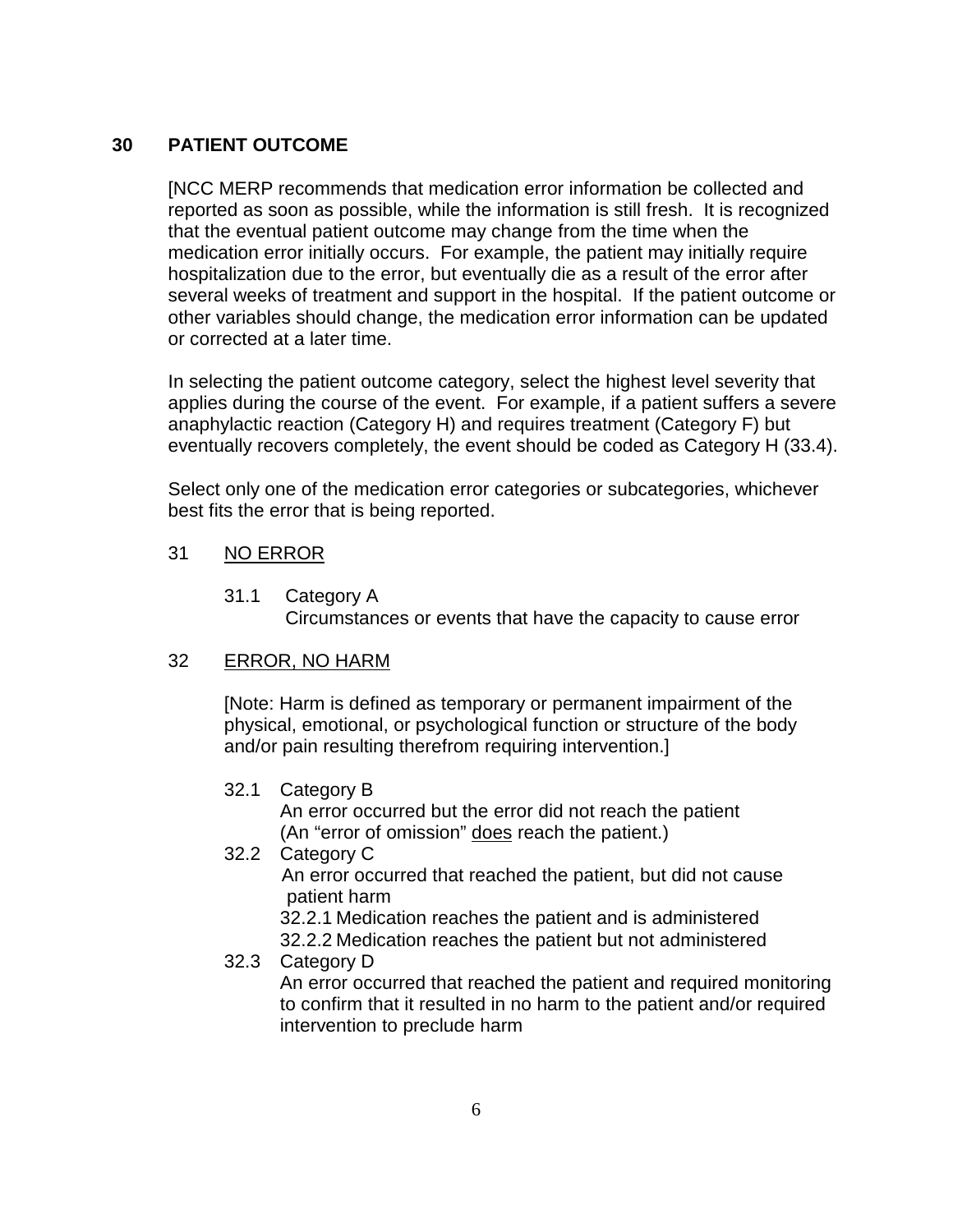## 33 ERROR, HARM

33.1 Category E

An error occurred that may have contributed to or resulted in temporary harm to the patient and required intervention

- 33.2 Category F An error occurred that may have contributed to or resulted in temporary harm to the patient and required initial or prolonged hospitalization
- 33.3 Category G An error occurred that may have contributed to or resulted in permanent patient harm
- 33.4 Category H An error occurred that required intervention necessary to sustain life

# 34 ERROR, DEATH

34.1 Category I

An error occurred that may have contributed to or resulted in the patient's death.

## **50 PRODUCT INFORMATION - #1 [PRODUCT THAT WAS ACTUALLY (OR POTENTIALLY) GIVEN]**

[ Classify each medication involved in a medication error. Include the intended product for use, as well as the actual product used, if these are different. Select numbers 51-54 to code the product actually or potentially administered. Select numbers 55-59 to code the intended product, if different from the product actually administered or intended].

#### 51 GENERAL

[Select and complete as many items as possible in this section].

- 51.1 Name of Drug (or other products, if applicable)
	- 51.1.1 Proprietary (Trade) Name
	- 51.1.2 Established (Generic) Name
	- 51.1.3 Compounded Ingredients
- 51.2 Strength
- 51.3 Dose, Frequency & Route
- 51.4 Status
	- 51.4.1 Prescription
	- 51.4.2 Over-the-Counter
	- 51.4.3 Investigational
- 51.5 Name of Manufacturer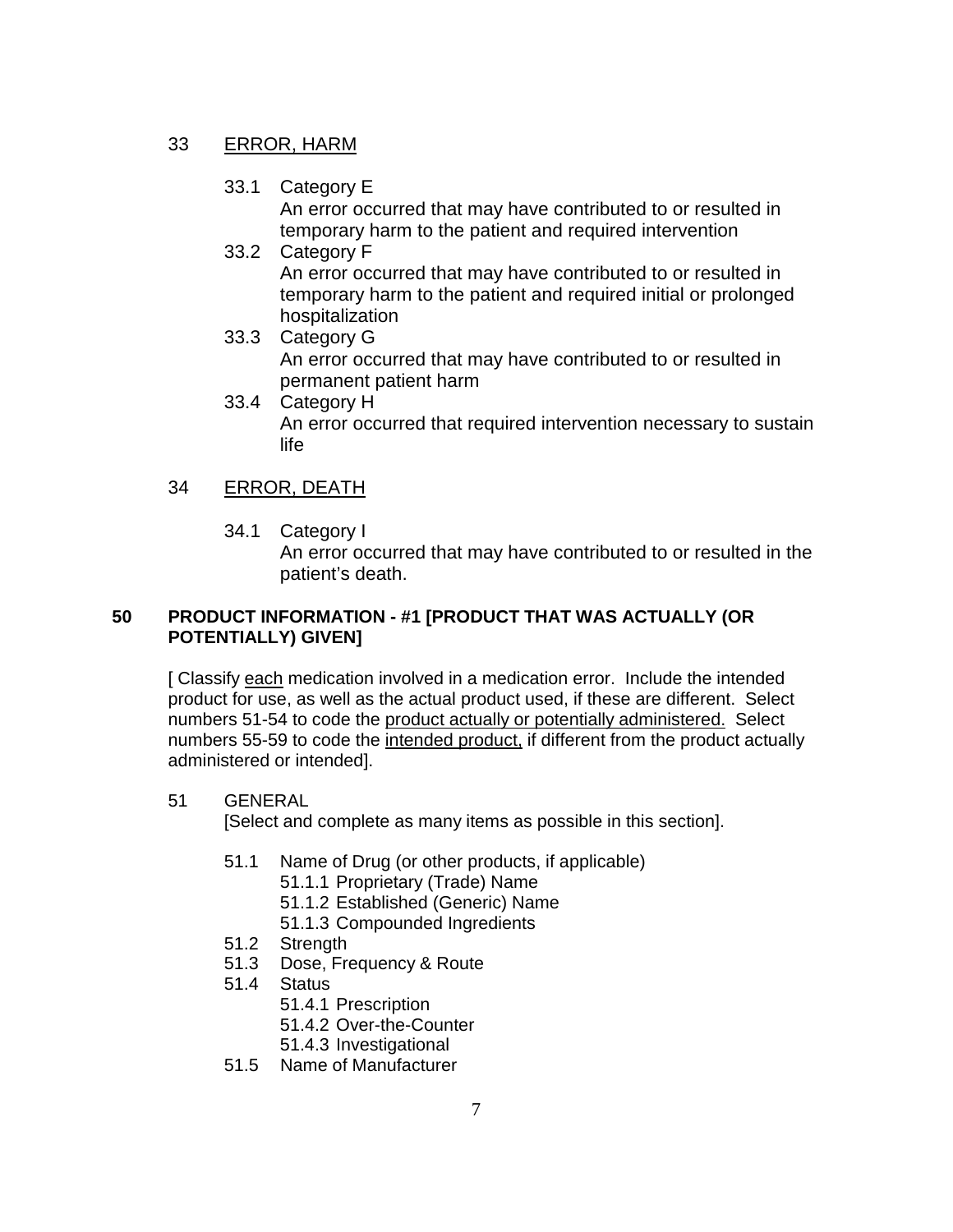# 51.6 Name of Labeler or Distributor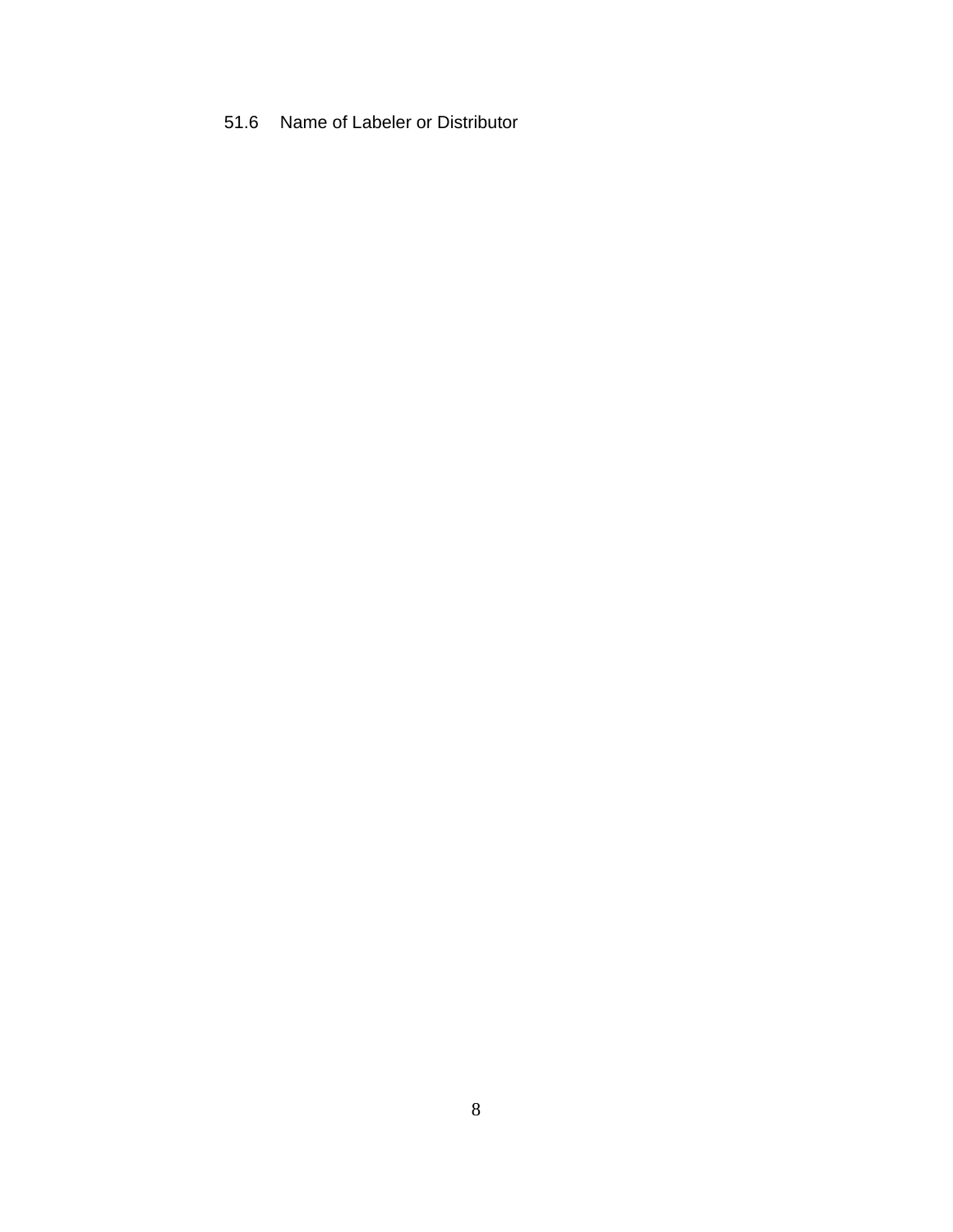#### 52 DOSAGE FORM

[ Note: This list is not all inclusive; other dosage forms not listed should be captured under "other". Select one item from this section]

- 52.1 Tablet
	- 52.1.1 Extended-release
- 52.2 Capsule

52.2.1 Extended-release

- 52.3 Oral Liquid 52.3.1 Concentrate
- 52.4 Injectable
- 52.5 Cream-Ointment-Gel-Paste
- 52.6 Aerosol (spray and metered)
- 52.7 Other

#### 53 PACKAGING - CONTAINER

[Note that these are some examples of packaging frequently involved in errors. The list does not include all packaging configurations available in the market place. Select one item from this section]

- 53.1 Unit Dose
- 53.2 Multiple Dose Vials (Injectable)
- 53.3 Single Dose Vials/Ampuls (Injectable)
- 53.4 Intravenous Solutions (small and large volume parenterals)
	- 53.4.1 Manufacturer Prepared
	- 53.4.2 Institution Prepared
- 53.5 Syringes
- 53.6 Manufacturer Samples
- 53.7 Other (Please specify)

#### 54 PHARMACOLOGIC - THERAPEUTIC CLASSIFICATION

The council recommends the use of the pharmacologic-therapeutic classification system defined by either the American Society of Health-Systems Pharmacists (i.e., AHFS code) or the Veterans Administration (i.e., VA codes).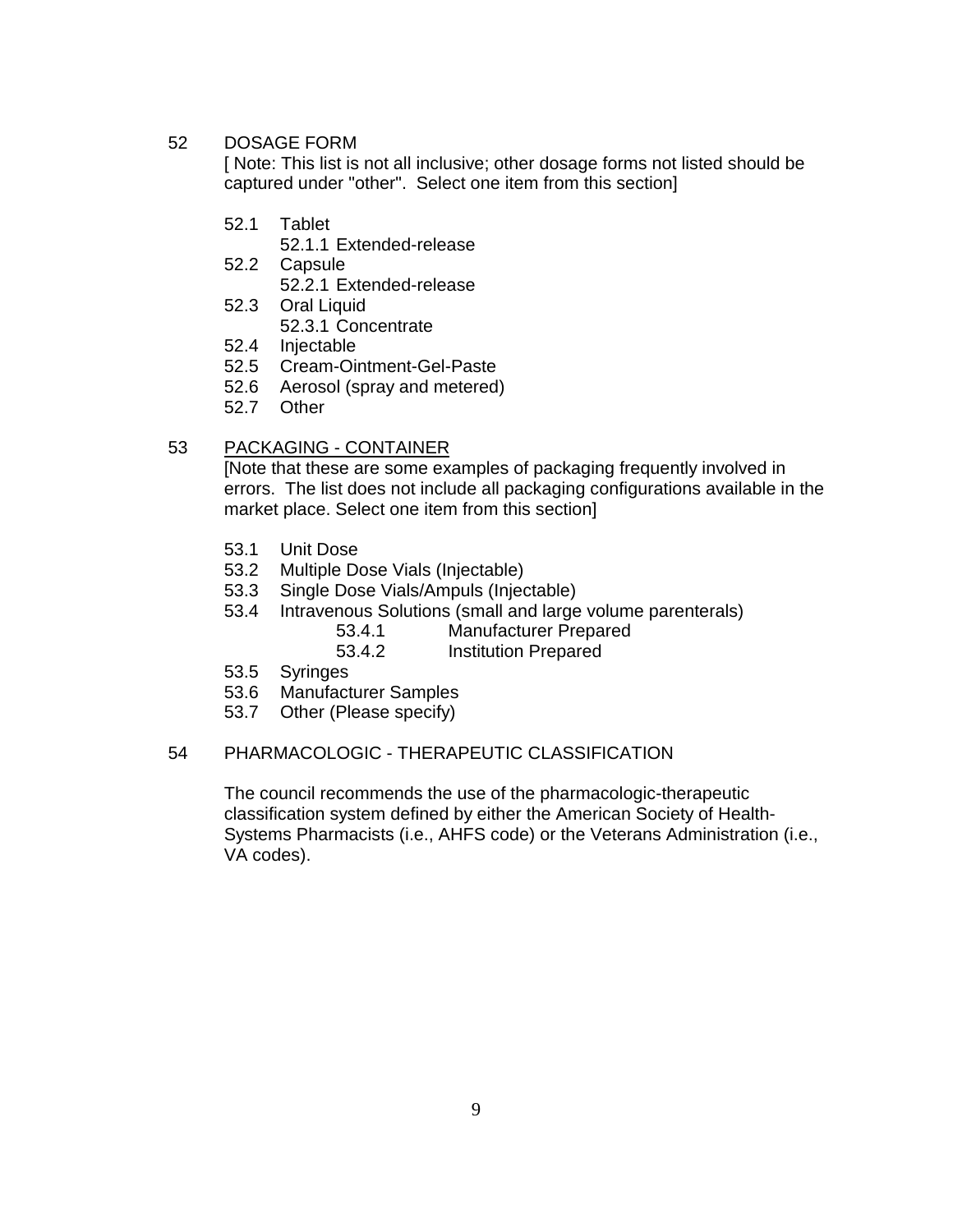#### 55 PRODUCT INFORMATION - #2 (PRODUCT THAT WAS INTENDED TO BE GIVEN)

56 GENERAL

[Select and complete as many items as possible in this section].

- 56.1 Name
	- 56.1.1 Proprietary (Trade) Name
	- 56.1.2 Established (Generic) Name
	- 56.1.3 Compounded Ingredients
- 56.2 Strength
- 56.3 Dose, Frequency & Route
- 56.4 Status
	- 56.4.1 Prescription
		- 56.4.2 Over-the-Counter
	- 56.4.3 Investigational
- 56.5 Name of Manufacturer
- 56.6 Name of Labeler or Distributor

#### 57 DOSAGE FORM

[ Note: This list is not all inclusive; other dosage forms not listed should be captured under "other". Select one item from this section]

- 57.1 Tablet
	- 57.1.1 Extended-release
- 57.2 Capsule 57.2.1 Extended-release
- 57.3 Oral Liquid
- 57.3.1 Concentrate
- 57.4 Injectable
- 57.5 Cream-Ointment-Gel-Paste
- 57.6 Aerosol (spray and metered)
- 57.7 Other

#### 58 PACKAGING - CONTAINER

[Note that these are some examples of packaging frequently involved in errors. The list does not include all packaging configurations available in the market place. Select one item from this section].

- 58.1 Unit Dose<br>58.2 Multiple Do
- Multiple Dose Vials (Injectable)
- 58.3 Single Dose Vials/Ampuls (Injectable)
- 58.4 Intravenous Solutions (small and large volume parenterals) 58.4.1 Manufacturer Prepared
	- 58.4.2 Institution Prepared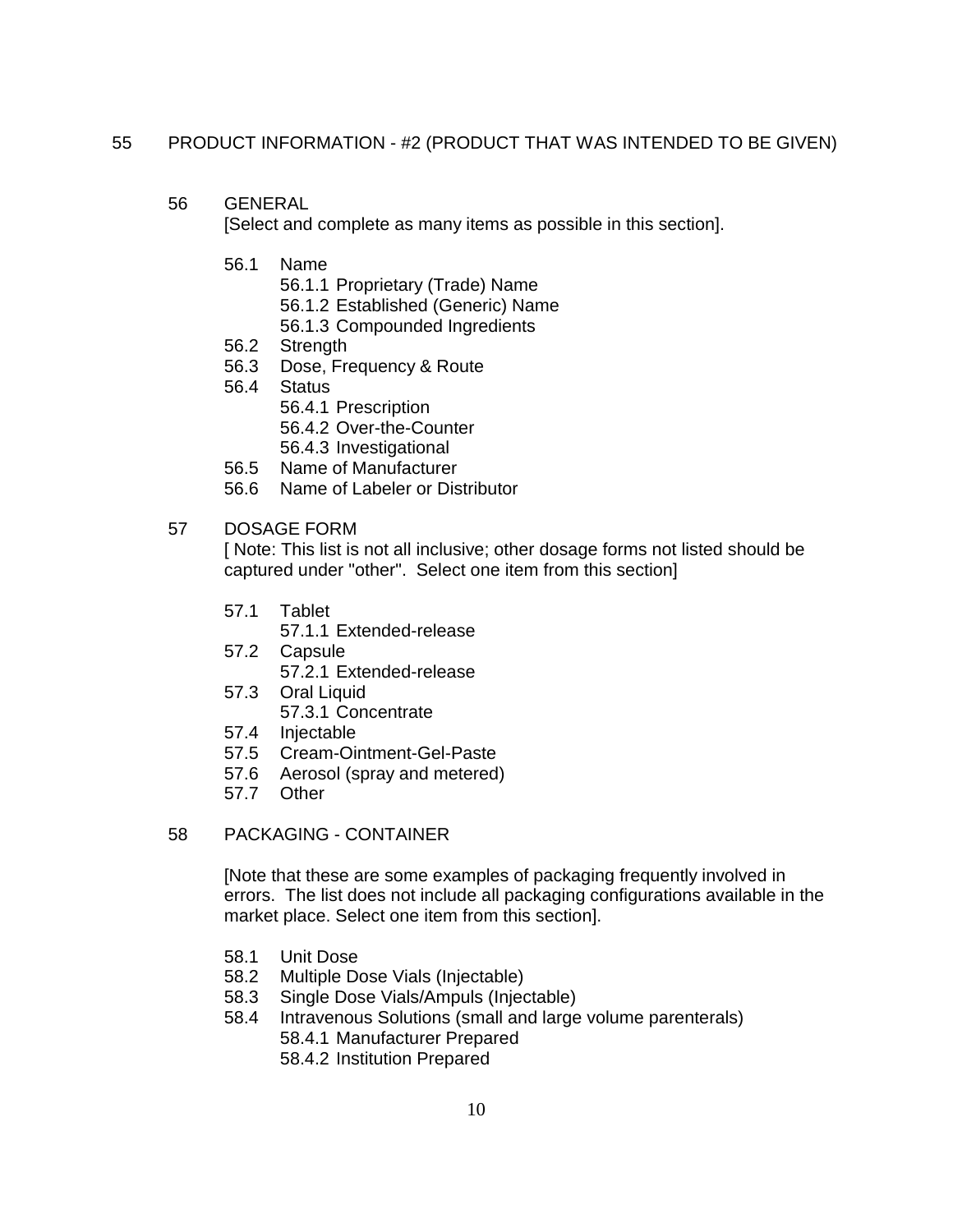- 58.5 Syringes
- 58.6 Manufacturer Samples
- 58.7 Other (Please specify)

#### 59 PHARMACOLOGIC - THERAPEUTIC CLASSIFICATION

The council recommends the use of the pharmacologic-therapeutic classification system defined by either the American Society of Health-Systems Pharmacists (i.e., AHFS code) or the Veterans Administration (i.e., VA codes).

#### 60 PERSONNEL INVOLVED

- 61 Initial Error Made by 62 Error Perpetuated by
- 61.1 Physician 62.1 Physician
	- -
		-
	-
- 61.2 Pharmacist 62.2 Pharmacist
- -
	-
	- 61.3.3 Licensed Practical Nurse 62.3.3 Licensed Practical
	-
- 61.3.4 Other\_\_\_\_\_\_\_\_\_\_\_\_\_\_\_ 62.3.4 Other\_\_\_\_\_\_\_\_\_\_ 61.4 Physician Assistant 62.4 Physician Assistant
- 61.5 Dentist 62.5 Dentist
- 61.6 Veterinarian 62.6 Veterinarian
- 61.7 Optometrist 62.7 Optometrist
- 61.8 Support Personnel 62.8 Support Personnel 61.8.1 Pharmacy Technician 62.8.1 Pharmacy
	- 61.8.2 Nurses Aide 62.8.2 Nurses Aide
	-
	-
- - - 61.9.2 Pharmacy 62.9.2 Pharmacy
		- 61.9.3 Nursing 62.9.3 Nursing
		-
- 61.10 Patient/Caregiver 62.10 Patient/Caregiver
- 61.11 Other 62.11 Other
- 61.12 Unknown 62.12 None
- 
- [Select one item] [Select all that apply]
	-
- 61.1.1 Intern 62.1.1 Intern
- 61.1.2 Resident 62.1.2 Resident
- 61.1.3 Practicing Physician 62.1.3 Practicing Physician
- 61.1.4 Other 62.1.4 Other
	-
- 61.3 Nurse 62.3 Nurse
	- 61.3.1 Nurse Practitioner/ 62.3.1 Nurse Practitioner/ Advanced Practice **Advanced Practice** Advanced Practice
	- 61.3.2 Registered Nurse 62.3.2 Registered Nurse
		- Nurse
			-
		-
		-
		-
		-
		-
		- - **Technician**
			-
	- 61.8.3 Medication Aide 62.8.4 Medication Aide
	- 61.8.4 Clerical 62.8.5 Clerical
- 61.9 Health Professions Student 62.9 Health Professions Student
	- 61.9.1 Medicine 62.9.1 Medicine
		-
		-
	- 61.9.4 Other 62.9.4 Other
		-
		-
		-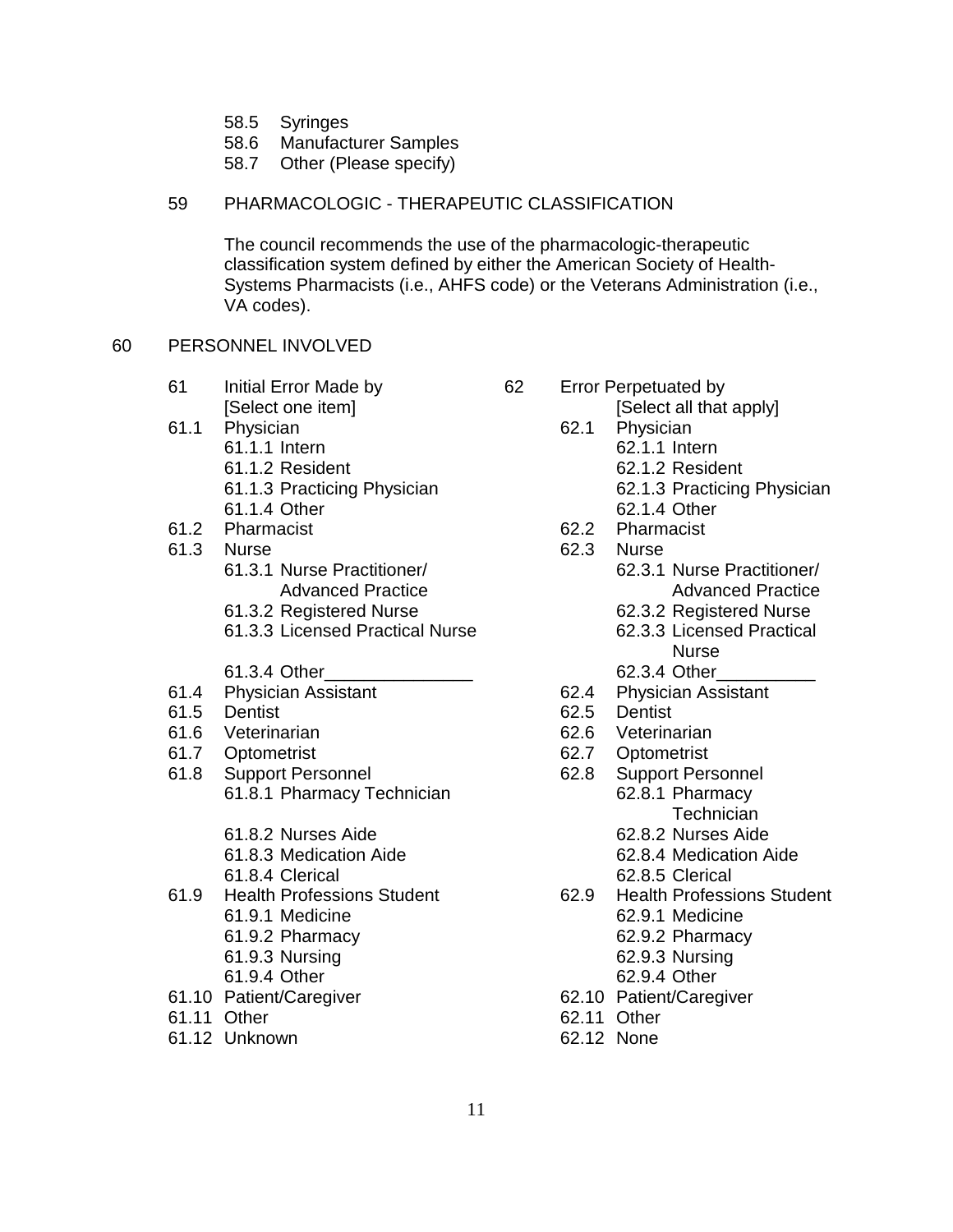- 63 Error Discovered by [Select one item]
- 63.1 Physician
	- 63.1.1 Intern
	- 63.1.2 Resident
	- 63.1.3 Practicing Physician
	- 63.1.4 Other
- 63.2 Pharmacist
- 63.3 Nurse
	- 63.3.1 Nurse Practitioner/Advanced Practice
	- 63.3.2 Registered Nurse
	- 63.3.3 Licensed Practical Nurse
	- 63.3.4 Other\_\_\_\_
- 63.4 Physician Assistant
- 63.5 Dentist
- 63.6 Veterinarian
- 63.7 Optometrist
- 63.8 Support Personnel
	- 63.8.1 Pharmacy Technician
	- 63.8.2 Nurses Aide
	- 63.8.3 Medication Aide
	- 63.8.4 Clerical
- 63.9 Health Professions Student
	- 63.9.1 Medicine
	- 63.9.2 Pharmacy
	- 63.9.3 Nursing
	- 63.9.4 Other
- 63.10 Patient/Caregiver
- 63.11 Other
- 63.12 Unknown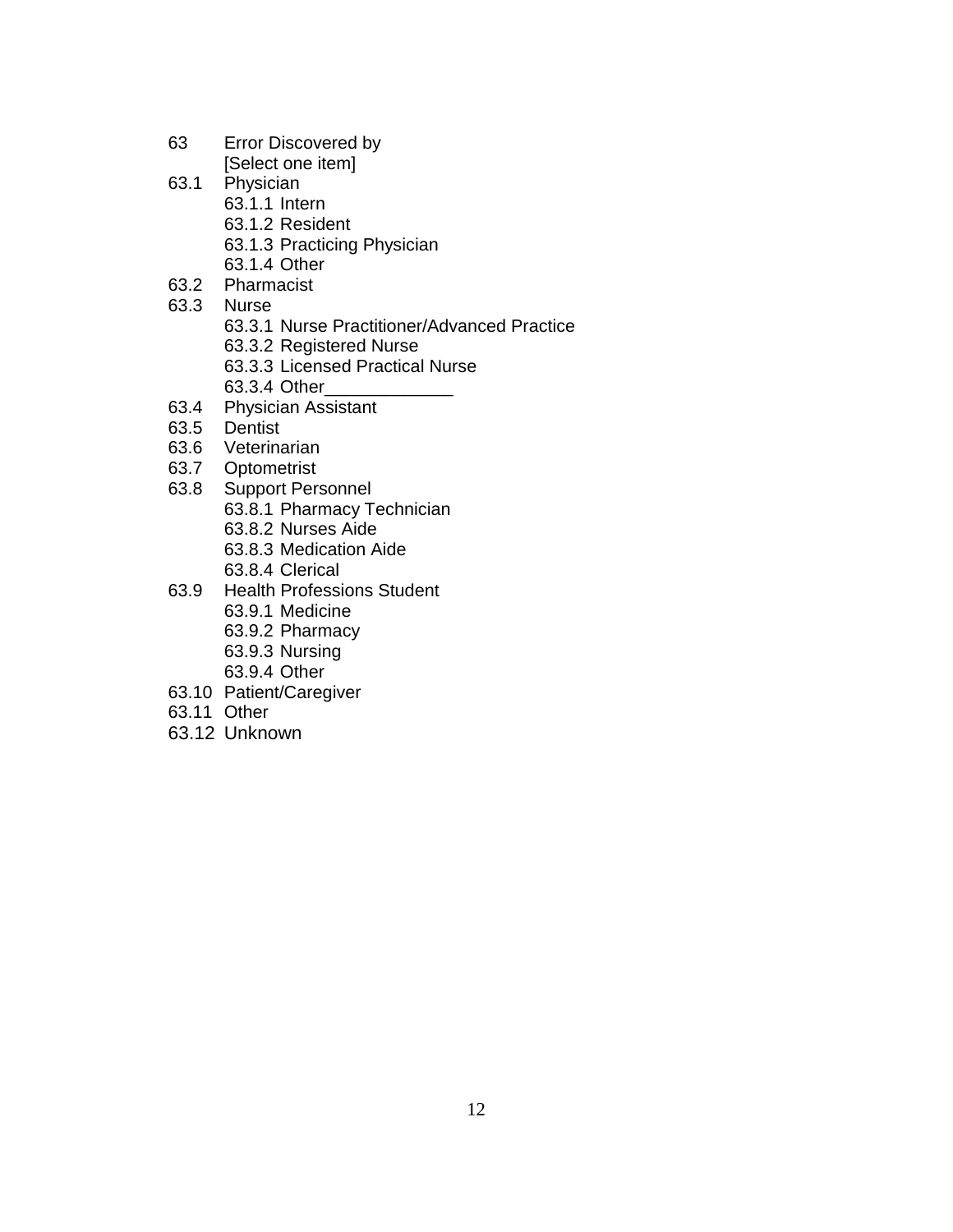# **70 TYPE**

[Select as many items as are applicable from this section. Note: Category A errors (where only the capacity for error exists) should not be classified by Type].

70.1 Dose Omission

[The failure to administer an ordered dose to a patient before the next scheduled dose, if any. This excludes patients who refuse to take a medication or a decision not to administer.]

- 70.2 Improper Dose 70.2.1 Resulting in Overdosage 70.2.2 Resulting in Under dosage 70.2.3 Extra Dose
- 70.3 Wrong Strength/Concentration
- 70.4 Wrong Drug
- 70.5 Wrong Dosage Form
- 70.6 Wrong Technique (includes inappropriate crushing of tablets)
- 70.7 Wrong Route of Administration

|        | <b>Route Given</b> | Route Intended |
|--------|--------------------|----------------|
| 70.7.1 | IV <sub></sub>     | Gastric        |
| 70.7.2 | Intrathecal        | IV             |
| 70.7.3 | IV                 | Oral           |
| 70.7.4 | IV.                | IM             |
| 70.7.5 | ΙM                 | IV.            |
| 70.7.6 | Other              |                |

70.8 Wrong Rate

70.8.1 Too fast 70.8.2 Too slow

- 70.9 Wrong Duration
- 70.10 Wrong Time

[Administration outside a predefined time interval from its scheduled administration time, as defined by each health care facility]

- 70.11 Wrong Patient
- 70.12 Monitoring Error (includes Contraindicated Drugs)
	- 70.12.1 Drug-Drug Interaction
		- 70.12.2 Drug-Food/Nutrient Interaction
		- 70.12.3 Documented Allergy
		- 70.12.4 Drug-Disease Interaction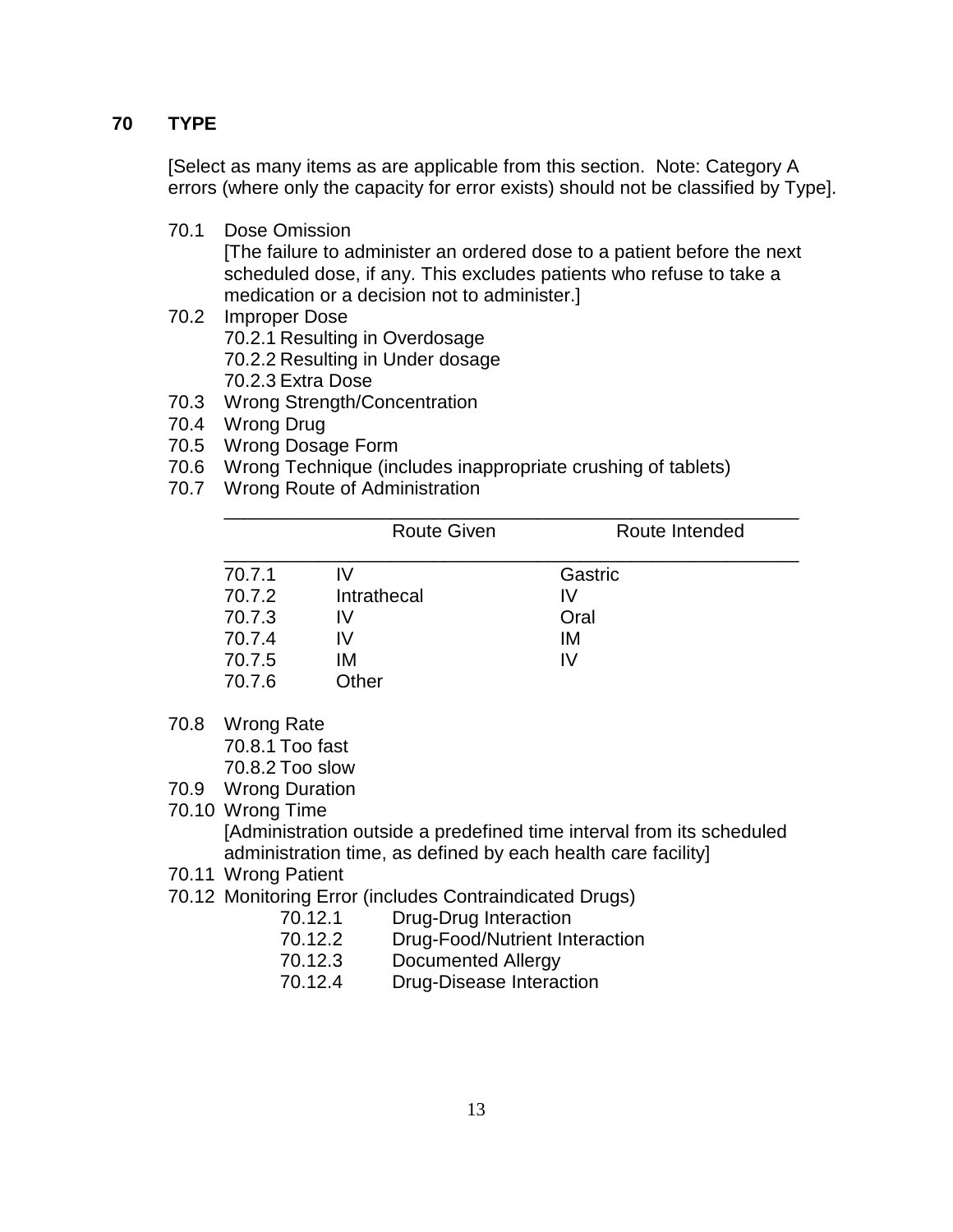70.12.5 Clinical (e.g., blood glucose, prothrombin, blood pressure,)

- 70.13 Deteriorated Drug Error (Dispensing drug which has expired)
- 70.14 Other [Any medication error that does not fall into one of the above]

## **80 CAUSES**

[Indicate the reported causes of the medication error, as stated by the perspective of the reporter of the incident. Select as many causes as are applicable from each section]

## 81 COMMUNICATION

- 81.1 Verbal miscommunication
- 81.2 Written miscommunication
	- 81.2.1 Illegible handwriting
	- 81.2.2 Abbreviations
	- 81.2.3 Non-metric units of measurement (e.g., apothecary)
	- 81.2.4 Trailing Zero
	- 81.2.5 Leading Zero
	- 81.2.6 Decimal Point
	- 81.2.7 Misread or Didn't Read
- 81.3 Misinterpretation of the order

## 83 NAME CONFUSION

- 83.1 Proprietary (Trade) Name Confusion
	- 83.1.1 Suffix confusion
	- 83.1.2 Prefix confusion
	- 83.1.3 Sound-alike to another trade name
	- 83.1.4 Sound-alike to an established (generic) name
	- 83.1.5 Look-alike to another trade name
	- 83.1.6 Look-alike to an established name
	- 83.1.7 Appears to be misleading
	- 83.1.8 Confusion with Over-the-Counter "Family Trade Names"
- 83.2 Established (Generic) Name Confusion
	- 83.2.1 Sound-alike to another established name
	- 83.2.2 Sound-alike to a trade name
	- 83.2.3 Look-alike to another established name
	- 83.2.4 Look-alike to a trade name
- 85 LABELING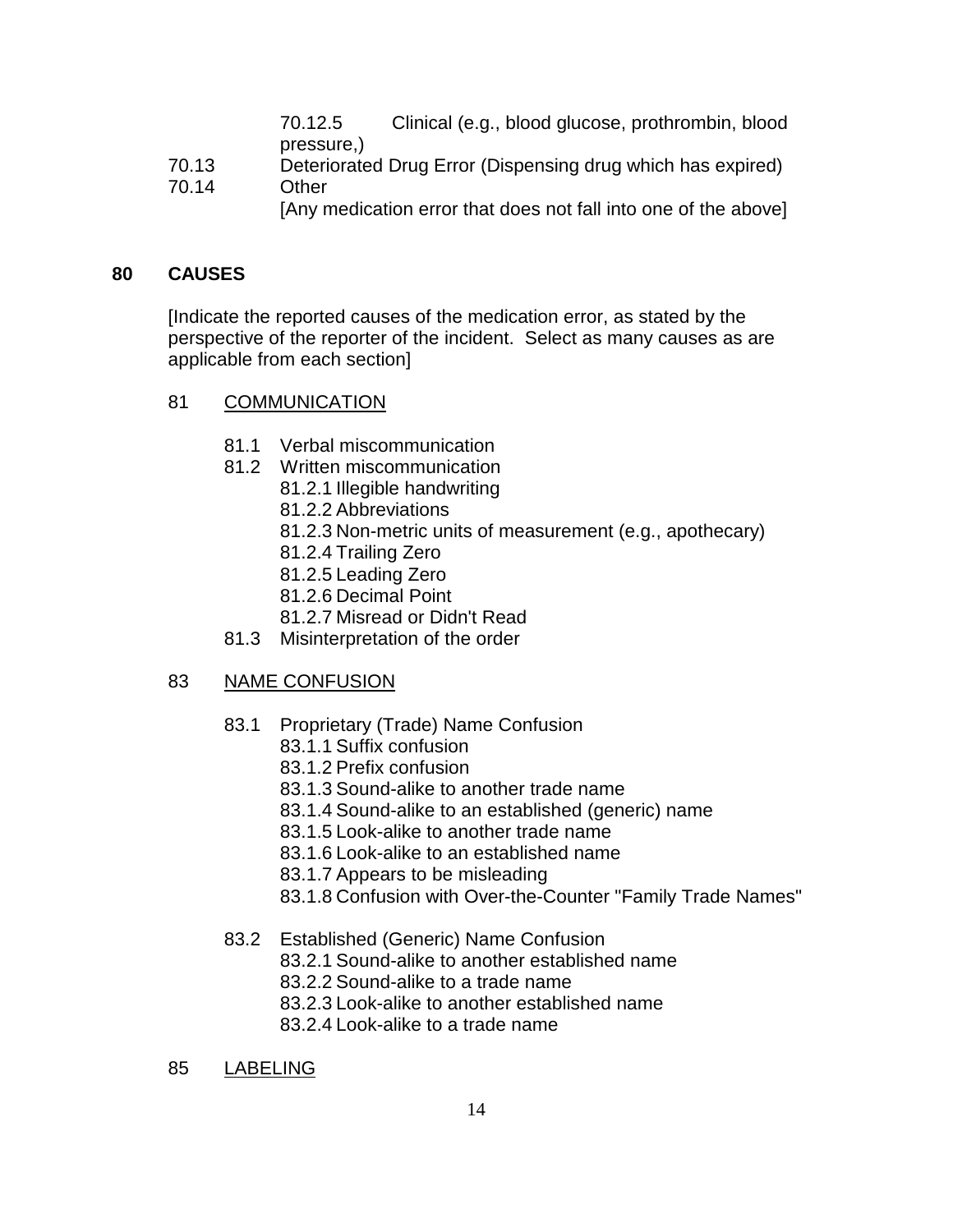- 85.1 Immediate Container Labels of Product Manufacturer, Distributor or Repackager
	- 85.1.1 Looks too similar to another manufacturer
	- 85.1.2 Looks too similar within the same company's product line.
	- 85.1.3 Appears to be inaccurate or incomplete
	- 85.1.4 Appears to be misleading or confusing
	- 85.1.5 Distracting Symbols or Logo
- 85.2 Labels of Dispensed Product Practitioner

85.2.1 Wrong Directions 85.2.2 Incomplete Directions (including lack of ancillary labels) 85.2.3 Wrong Drug Name 85.2.4 Wrong Drug Strength 85.2.5 Wrong Patient 85.2.6 Other

- 85.3 Carton Labeling of Product Manufacturer, Distributor or Repackager
	- 85.3.1 Looks too similar to another manufacturer
	- 85.3.2 Looks too similar within the same company's product line.
	- 85.3.3 Appears to be inaccurate
	- 85.3.4 Appears to be misleading
	- 85.3.5 Distracting Symbols or Logo
- 85.4 Package Insert

85.4.1 Appears to be inaccurate 85.4.2 Appears to be misleading

- 85.4.3 Other
- 85.5 Electronic Reference Material

85.5.1 Inaccurate 85.5.2 Unclear or inconsistent 85.5.3 Omission of data 85.5.4 Outdated 85.5.5 Unavailable

85.6 Printed Reference Material

85.6.1 Inaccurate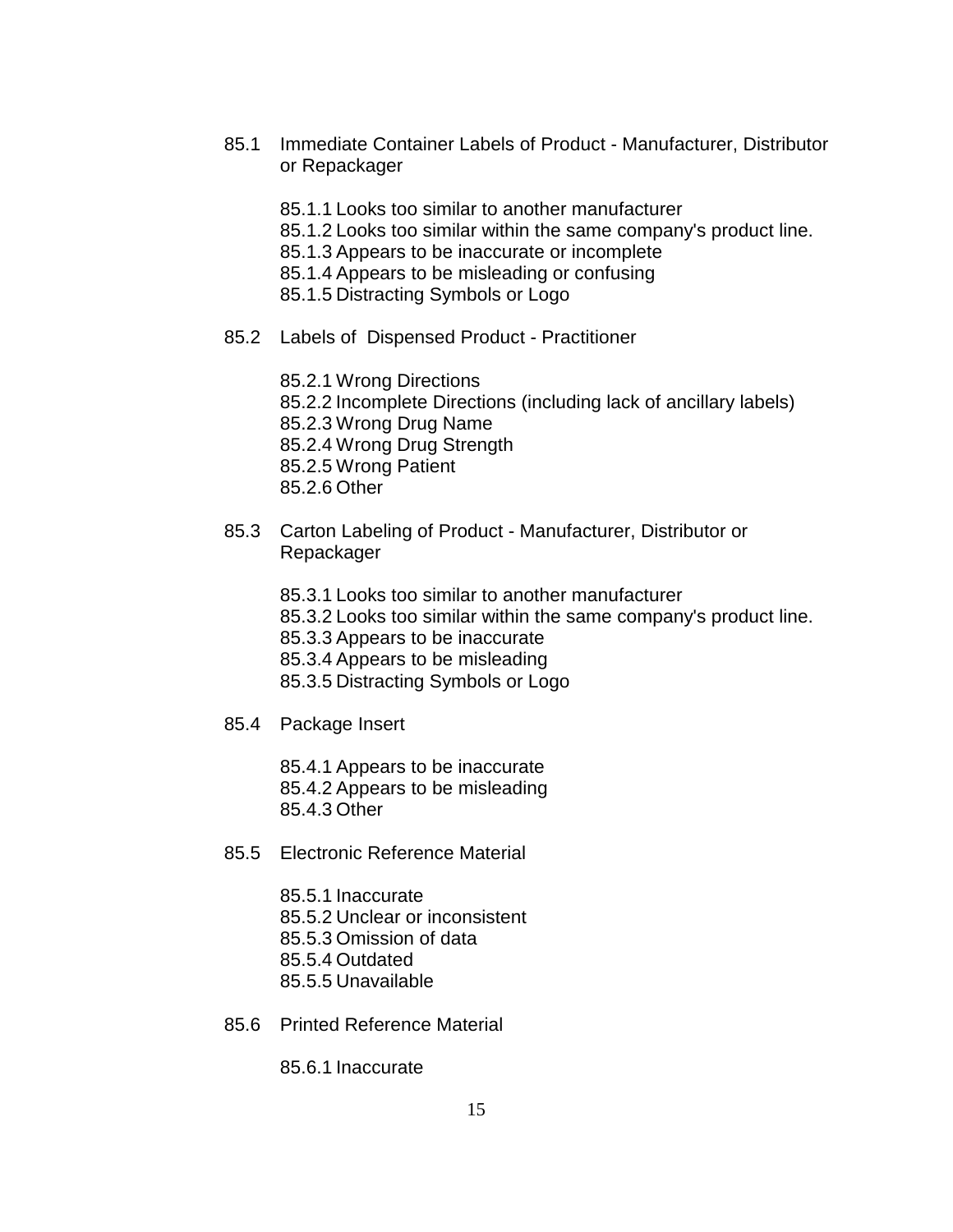85.6.2 Unclear or inconsistent

85.6.3 Omission of data

85.6.4 Unavailable

85.7 Advertising

85.7.1 Error or error potential associated with the commercial advertising of a product.

# 87 HUMAN FACTORS

- 87.1 Knowledge Deficit
- 87.2 Performance Deficit
- 87.3 Miscalculation of Dosage or Infusion Rate
- 87.4 Computer Error 87.4.1 Incorrect selection from a list by computer operator 87.4.2 Incorrect programming into the database.
	- 87.4.3 Inadequate screening for allergies, interactions, etc.
- 87.5 Error in Stocking/Restocking/Cart Filling
- 87.6 Drug Preparation Error
	- 87.6.1 Failure to activate delivery system
	- 87.6.2 Wrong Diluent
	- 87.6.3 Wrong Amount of Diluent
	- 87.6.4 Wrong amount of active ingredient added to the final product
	- 87.6.5 Wrong drug added
- 87.7 Transcription Error
	- 87.7.1 Original to Paper/Carbon paper
	- 87.7.2 Original to Computer
	- 87.7.3 Original to Facsimile
	- 87.7.4 Recopying MAR
- 87.8 Stress (high volume workload, etc.)
- 87.9 Fatigue/Lack of Sleep
- 87.10 Confrontational or intimidating behavior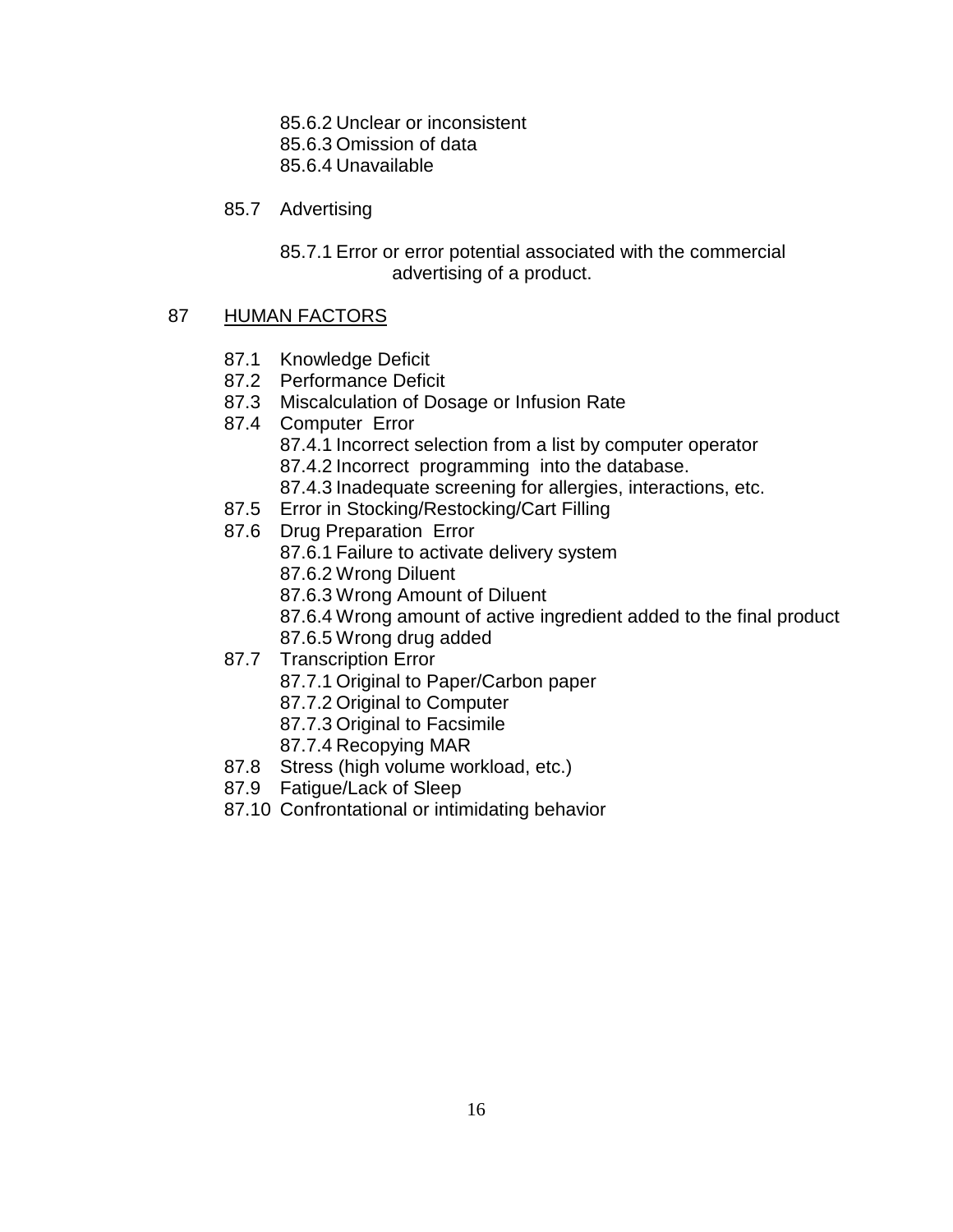## 89 PACKAGING/DESIGN

- 89.1 Inappropriate Packaging or Design
- 89.2 Dosage Form (Tablet/Capsule) Confusion :
	- 89.2.1 Confusion due to similarity in color, shape, and/or size to another product.
	- 89.2.2 Confusion due to similarity in color, shape, and/or size of the same product but different strength.
- 89.3 Devices
	- 89.3.1 Malfunction
	- 89.3.2 Wrong Device Selected (e.g., TB syringe used instead of Insulin syringe)
	- 89.3.3 Adapters (e.g., Parenteral vs Enteral)
	- 89.3.4 Automated Distribution/Vending Systems
	- 89.3.5 Automated Counting Machines
	- 89.3.6 Automated Compounders
	- 89.3.7 Oral Measuring Devices (e.g., syringes, cups, spoons)
	- 89.3.8 Infusion (PCA, Infusion pumps)

## **90 CONTRIBUTING FACTORS (SYSTEMS RELATED)**

[Select as many items as are applicable from this section].

| 90.1  | Lighting                                                           |
|-------|--------------------------------------------------------------------|
| 90.2  | Noise Level                                                        |
| 90.3  | Frequent Interruptions and distractions                            |
| 90.4  | Training                                                           |
| 90.5  | Staffing                                                           |
| 90.6  | Lack of availability of health care professional                   |
|       | 90.6.1 Medical                                                     |
|       | 90.6.2 Other Allied Health Care Professional                       |
|       | 90.6.3 Pharmacy                                                    |
|       | 90.6.4 Nursing                                                     |
|       | 90.6.5 Other                                                       |
| 90.7  | Assignment or placement of a health care provider or               |
|       | inexperienced personnel                                            |
| 90.8  | System for Covering Patient Care (e.g., floating personnel, agency |
|       | coverage)                                                          |
|       | 90.8.1 Medical                                                     |
|       | 90.8.2 Other Allied Health Care Professional                       |
|       | 90.8.3 Pharmacy                                                    |
|       | 90.8.4 Nursing                                                     |
|       | 90.8.5 Other                                                       |
| 90.9  | Policies and procedures                                            |
| 90.10 | Communication systems between health care practitioners            |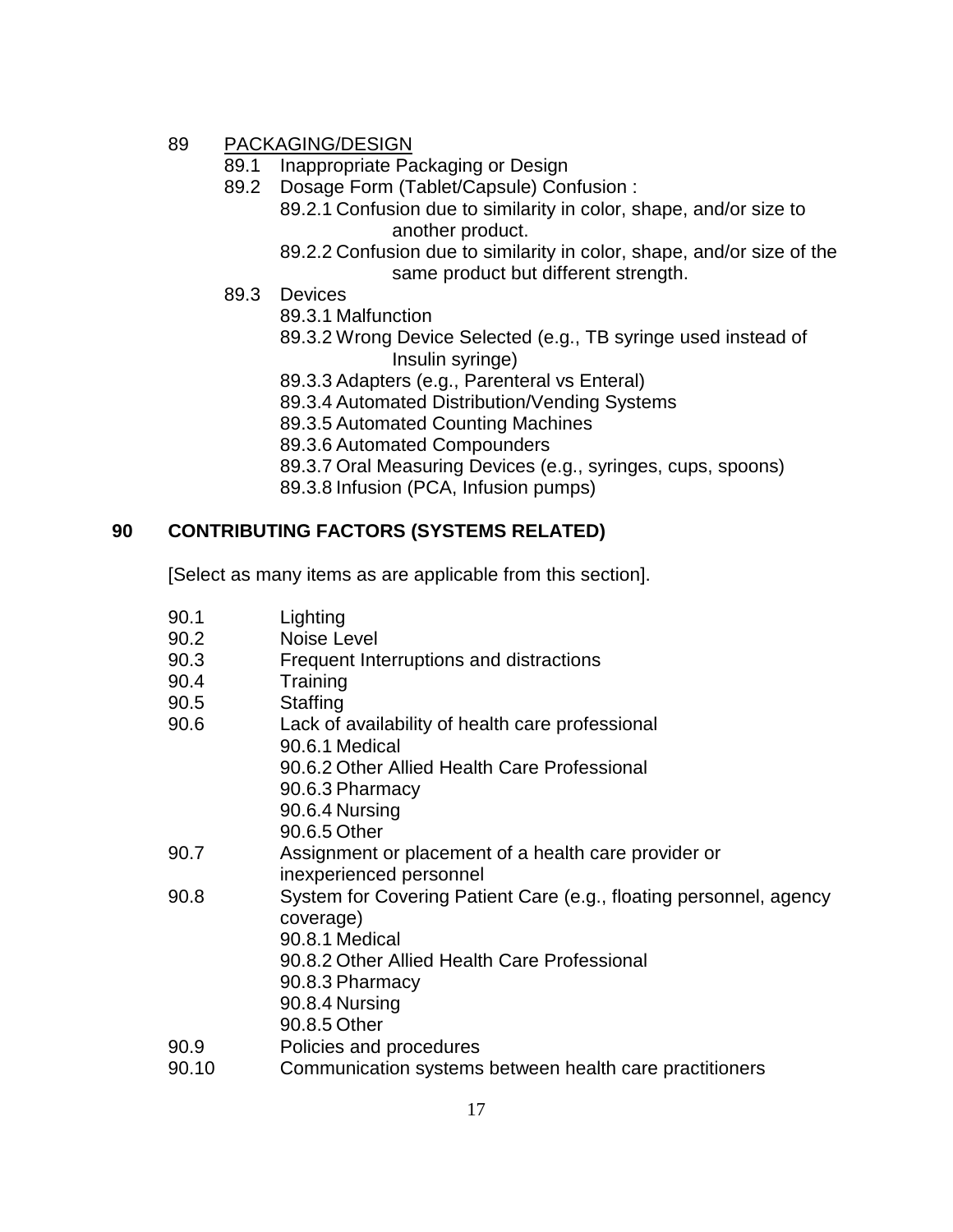- 90.11 Patient counseling
- 90.12 Floor Stock
- 90.13 Pre-printed medication orders<br>90.14 Other
- $90.14$

C:\WPFILES\ERROR11.DEC